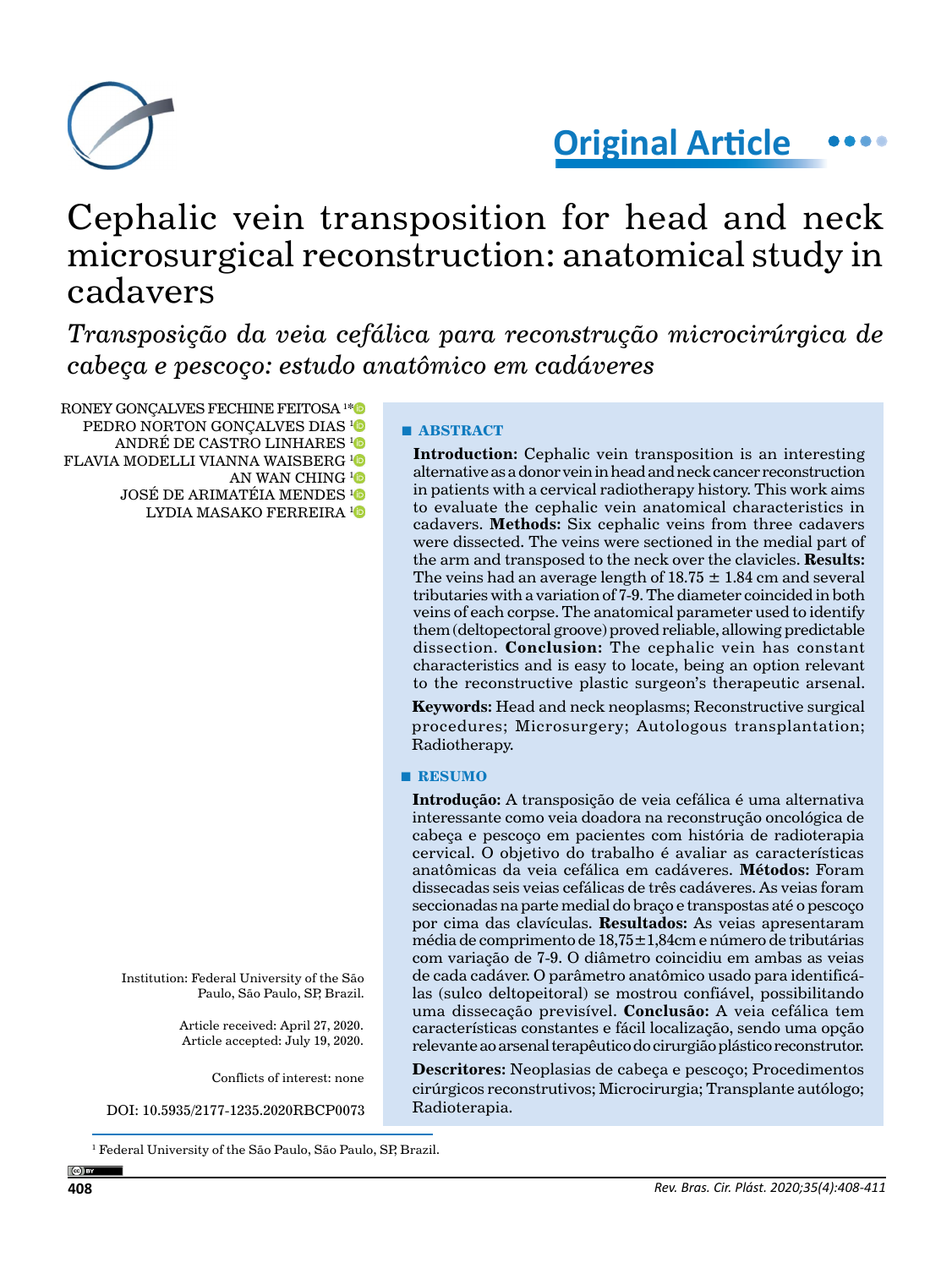# **INTRODUCTION**

Head and neck cancers, closely related to alcoholism and smoking, have a significant prevalence in the Brazilian population. There was an increase in this type of cancer from 5.82 per 100 thousand inhabitants in 2000 to 11.54 in 2008, with squamous cell carcinoma being the most common histological  $\textrm{type}^1$ . Only in 2008, 21,875 new cases were diagnosed $^1$ . A more recent study found 220,390 cases diagnosed between 2000 and 20142 . Transposition of free flaps is one of the techniques of choice in head and neck cancer reconstruction<sup>3</sup>. The great vascularization of this region would generally allow microvascular anastomoses with cervical receptor vessels. However, many of these patients undergo adjuvant radiotherapy. Radiotherapy significantly changes the region's vascular permeability, making it challenging to use recipient vessels (mainly veins) for the microsurgical flap $^3\!$ .

The grafting of veins from other parts of the body, such as the saphenous vein, is the standard choice in this situation reported above<sup>4</sup>. However, this option requires two anastomoses in the grafted vein; one in the recipient's vessel and another in the vein of the flap itself. Thus, increasing the risk of thrombosis and the surgical time and increasing the failure rate of  ${\rm reconstruction^4}.$ 

An alternative to vein grafting is the cephalic vein transposition<sup>5</sup> because the cephalic vein is located far from the region undergoing radiotherapy. Furthermore, it has a relatively constant course and caliber, in addition to a slightly variable number of tributaries. The cephalic vein is extremely useful in head and neck reconstruction<sup>4,5</sup>. This venous transposition requires only a cervical anastomosis in the flap with a lower risk of thrombosis and less execution time.

# **OBJECTIVE**

To evaluate the cephalic vein anatomical characteristics in cadavers for cervical transposition and its use in microsurgical flaps.

# **METHODS**

# **Cadavers**

The present study is primary. Six cephalic veins from three cadavers were dissected: a 71-year-old woman and two men, 50 and 62 years old, at the death verification service of the *Faculdade de Medicina da Universidade de São Paulo (SVO-FMUSP)*, from October to December 2019. The *Universidade Federal de São Paulo* Research Ethics Committee (CEP analyzed and

### **Surgical technique**

First, the deltopectoral groove was identified to delimit the incision; the cut was made between 1 and 2 cm lateral to the groove to avoid direct injury to the cephalic vein. The distal incision progressed to the humeral mid-level, on the arm's lateral surface (usual topography of the cephalic vein). When identified the vein, its tributaries and the distal vein were connected, besides rotating the axilla from distal to proximal (Figures 1 and 2). The vein was transposed up to the neck over the clavicle, as shown in Figure 3.



**Figure 1.** Dissection of the left cephalic vein, incision made near the deltopectoral sulcus, and the tributaries' ligature. The neck was dissected for anatomical purposes only.

#### **RESULTS**

The veins had an average length of  $18.75 \pm$ 1.84cm and the number of tributaries with a variation of 7-9. The diameter coincided in both veins of each cadaver, as shown in Table 1. The anatomical parameter used to identify them (deltopectoral groove) proved reliable, allowing predictable dissection.

# **DISCUSSION**

Head and neck oncological reconstruction went through different stages. In the 40s, there were several attempts to correct these defects with local flaps and skin grafts, which did not show good long-term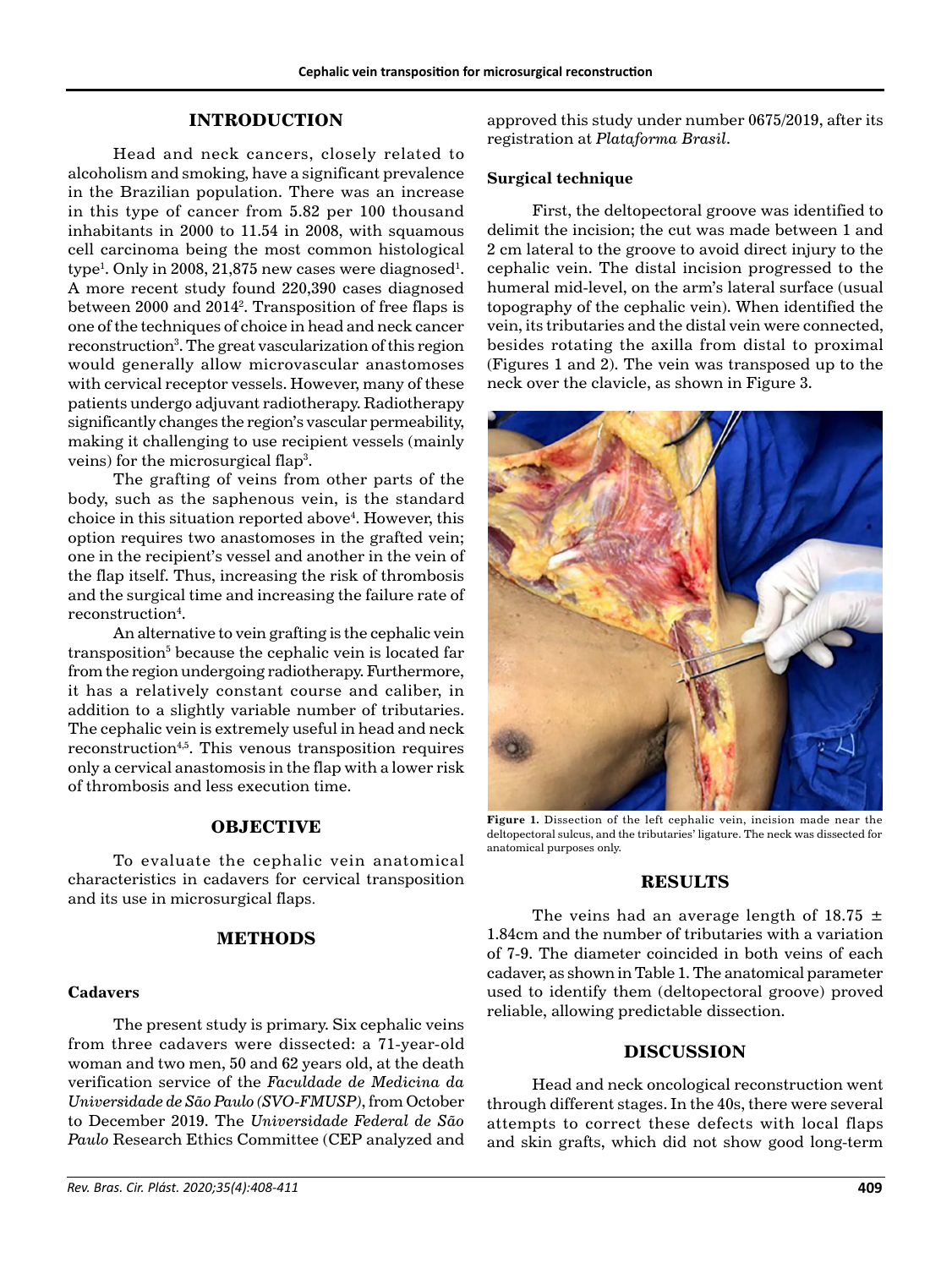

Figure 2. Dissection of the right cephalic vein, incision made close to the deltopectoral sulcus, and ligature of the tributaries. The neck was dissected for anatomical purposes only.



**Figure 3.** Transposition of the cephalic vein to the cervical region. A. Note that there is the possibility of extending the left cephalic vein to the contralateral cervical region, showing the versatility of the cephalic vein; B. Demonstration of both cephalic veins dissected and transposed to the cervical region.

results, evolving with orofacial fistulas, dehiscences, necroses, and complex deformities resulting from reconstruction6 . Other options have emerged over time, such as the temporofrontal pedicled flap $^7$  and the pectoralis major myocutaneous flap<sup>8</sup>. However, the difficulty of axial rotation and the fact that there is little available tissue adjacent to the lesion caused free flaps to emerge as one of the main options for reconstruction

in these cases<sup>9</sup>. They are more advantageous than pedicled axial flaps, as they allow better blood supply, less tension, greater malleability, moldability and tissue extension for reconstruction $1,2$ .

In patients who have not undergone previous radiotherapy or surgical treatment, it is possible to use the neck and face's recipient vessels, such as branches of the external carotid artery and tributaries of the internal jugular vein or the external jugular vein $10$ . The transposition of veins in the thoracic region has been a viable option to circumvent vascularization impairment in patients undergoing cervicofacial radiotherapy<sup>10,11</sup>.

In this described technique, the transposed cephalic vein will be anastomosed to the flap vein, making a single anastomosis, reducing the risk of thrombosis, and decreasing the reconstruction's failure rate. There are several possible options for vessels to be transposed. In addition to the cephalic vein, we have the thoracodorsal vein and the transverse cervical vein $11$ . Among these options, the cephalic vein is one of the main alternatives, as it has an adequate diameter, predictable dissection and is located farther from the usual radiotherapy site for head and neck cancer $12,13$ .

Our work corroborated data from the literature, showing the constant profile of the vein concerning the caliber and length, in addition to the little variable number of tributaries. It allows excellent venous drainage and is generally free from radiotherapy ablation due to its lateral thoracic location.

The literature has several reports on the successful use of the cephalic vein $11,13,14$ , which confirms this technique as a reliable option in head and neck reconstruction.

# **CONCLUSION**

The transposition of the cephalic vein is an interesting option for head and neck cancer reconstruction, as it has constant characteristics and a predictable location and maybe a suitable technique to the therapeutic arsenal of the reconstructive plastic surgeon.

| <b>Cephalic Vein</b> | Side | Gender | Age | <b>Height</b> Weight $(m \Kg)$ No. of Tributaries |   | Length (cm) | <b>Diameter</b> (mm) |
|----------------------|------|--------|-----|---------------------------------------------------|---|-------------|----------------------|
| 1                    | D    | Male   | 50  | $1,60\sqrt{71}$                                   | 8 | 19          | 4                    |
| 2                    | Е    | Male   | 50  | $1,60\sqrt{71}$                                   |   | 19,5        | 4                    |
| 3                    | D    | Male   | 62  | $1,63 \backslash 62$                              | 9 | 20,3        | 3                    |
| 4                    | Е    | Male   | 62  | $1,63 \& 62$                                      | 8 | 18,9        | 3                    |
| 5                    | D    | Female | 71  | $1,52 \, 55$                                      |   | 17,8        | 3                    |
| 6                    | Е    | Female | 71  | $1,52 \backslash 55$                              |   | 17          | Ð                    |

**Table 1.** Patients weight and volume transfused.